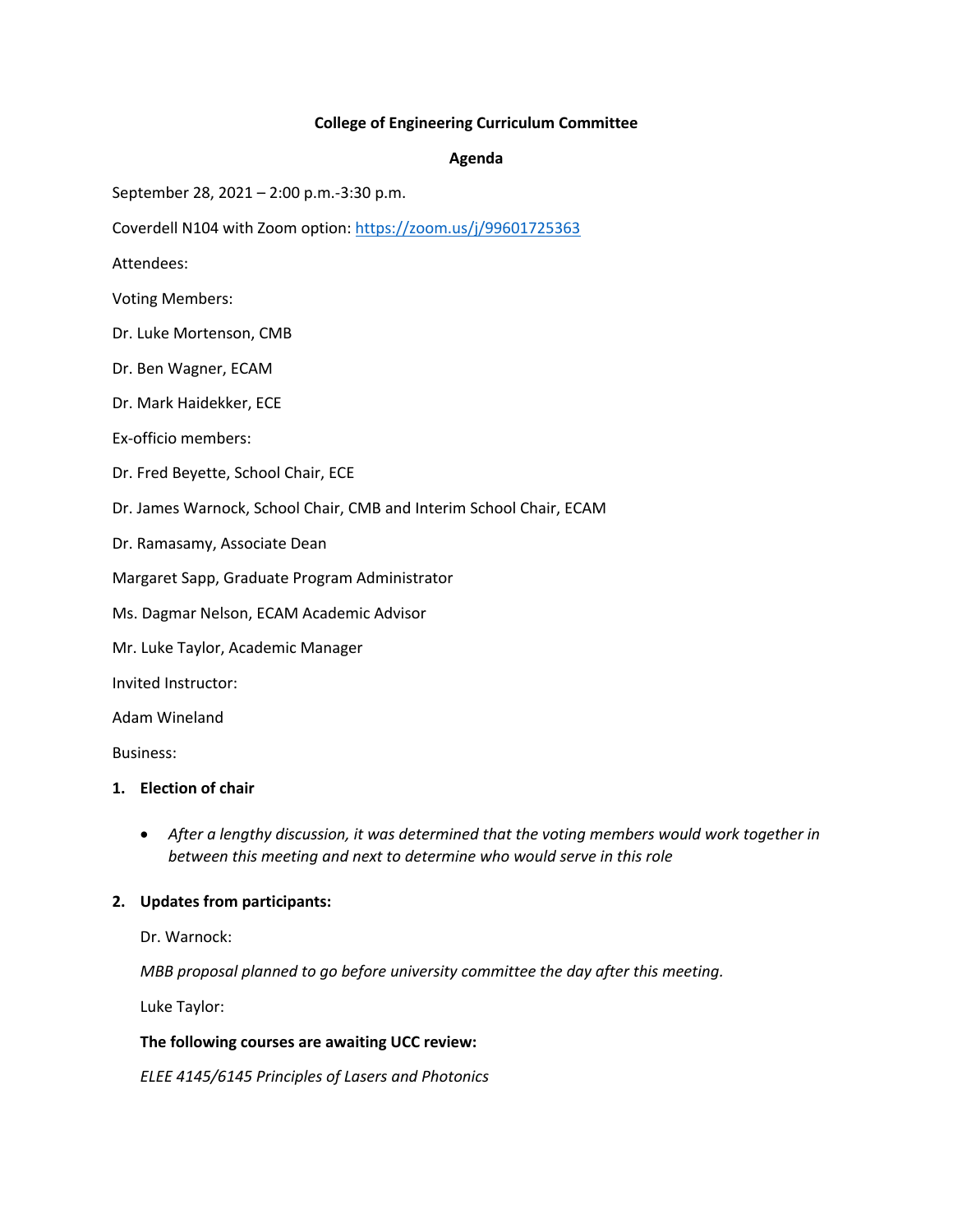# *ENVE 4450-Engineering Hydrology and Hydraulics*

### **Awaiting cross-listed department review:**

*ENGR/ATSC course changes proposed in spring*

## **Awaiting UCC subcommittee review:**

*INFO 3000- Informatics II*

*INFO 3000E-Informatics II*

*INFO 4000- Informatics III*

*INFO 4000E- Informatics III*

*INFO 2000- Informatics I course change*

*INFO 2000E- Informatics I course change*

### **3. The Committee reviewed the following proposals submitted by the respective Schools.**

### • **CMB Submissions:**

### • **ECAM submissions:**

o New Course – ENVE4940/6460: Coastal Engineering

- $\triangleright$  Submitted by Matthew Bilskie
	- Sending back to ECAM Curriculum Committee to clarify prerequisites (remove approval of instructor) and solidify rigor for graduate level justification
	- No other equivalent known at the university for ENGR 3160: Fluid Mechanics

o New Course – MCHE 3120: Advanced CAD

- $\triangleright$  Submitted by Adam Wineland (present at meeting)
	- Need to further clarify title
	- Lecture or lab course? (planned to be similar to how ENGR 1120: Graphics and Design set up in CAPA
	- Sent back to ECAM Curriculum Committee for further review

#### • **ECE Submissions:**

- o Course Change CSEE 4790: Applied Biomedical Instrumentation
- $\triangleright$  a proposal to make CSEE 4790 a split level course and update prereqs and coreqs.
	- Dr. Warnock in favor of more participation from CMB students in this course. *Valuable for them to get more instrumentation experience. Course being sent to CMB Curriculum committee for further review.*